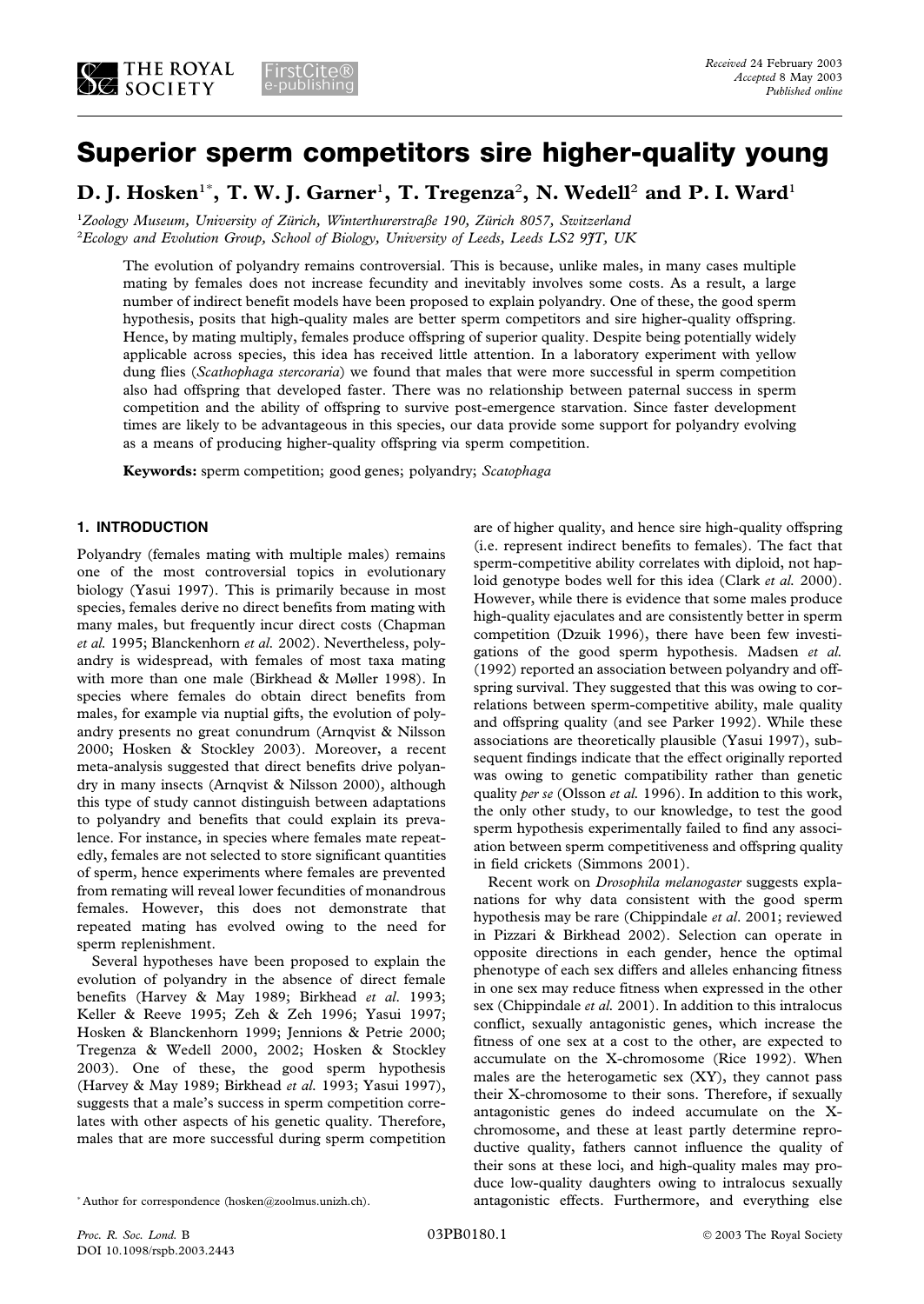being equal, females whose offspring are sired by the highest-quality males could at best produce average daughters, and sons whose quality is inversely related to hers. Cloned *Drosophila* genotypes provide some evidence for much of the above (Rice 1992; Chippindale *et al.* 2001; Rand *et al.* 2001).

Here, we investigated the good sperm hypothesis in the yellow dung fly, *Scathophaga stercoraria*. Sperm competition has been extensively studied in this species (Parker 1970; Ward & Simmons 1991; Parker & Simmons 1994; Ward 2000). Sperm competitiveness has an additive genetic component (Hosken *et al.* 2001), but there is no evidence that genetic similarity has a detectable effect on sperm competition in this taxon (Hosken *et al.* 2002*a*). Furthermore, although P2 (the proportion of offspring sired by the second of two males to mate) in typical laboratory settings is *ca*. 0.8, the variance around this mean is enormous (P2 ranges from 0.02 to 1), and typically unexplained (Simmons & Siva-Jothy 1998). For example, body size has no effect on P2 (Parker & Simmons 1994), although it is favoured by selection at other levels (Borgia 1981). It therefore appears plausible that male genetic quality influences paternity in competitive situations. In addition, there are no direct benefits to polyandry in these flies (Tregenza *et al.* 2003), even though females mate multiply in nature (Parker 1970) and multiple mating decreases female longevity (Hosken *et al.* 2002*b*). We carried out a sperm-competition experiment and determined whether fertilization success and offspring quality were associated. Adult survival in the absence of food and development time from egg to adult were the two measures of offspring quality. Food deprivation ensured that conditions were stressful, as this is when survival differences are most likely to be manifest (e.g. Wilkinson 1984; Hoffmann & Parsons 1991; Moret & Schmid-Hempel 2000). Flies were kept at low temperature to increase the variance in survival. Yellow dung flies are cold-adapted and this treatment reflects problems faced by *S. stercoraria* in nature where flies emerging on rainy days have to rely solely on fat reserves until the rain stops and they can hunt successfully. Development time has large fitness consequences in taxa inhabiting ephemeral habitats (Newman 1992). This is likely to be especially true in species like *S. stercoraria* where body size and development time are largely uncoupled (i.e. growth rate is highly plastic), but that still experience severe time limitations owing to resource depletion (i.e. dung is limited during development by strong intra- and interspecific competition), predation and strong seasonal effects (i.e. larva must complete development to over-winter or prior to dung desiccation) (summarized in Amano 1983; Blanckenhorn 1998). Faster development times are also likely to be favoured because *S. stercoraria* are multivoltine. In addition to testing the good sperm hypothesis, we also assess the possibility that the accumulation of sexually antagonistic alleles and/or intersexual developmental antagonism results in negative correlations between the fitness of sibling males and females, because under sexual conflict genes producing good males may generate poor females.

#### **2. MATERIAL AND METHODS**

Field-captured females  $(n = 60)$  were brought to the laboratory and allowed to lay in a portion of dung. Offspring were



Figure 1. The experimental design. A pair of males were each mated to a different female and the development time and post-emergence survival of the offspring were measured. The same males were also mated to one single female and their success in sperm competition was assessed by determining offspring paternity using microsatellite markers. A total of 46 replicates of this scheme were performed.

reared under control conditions with ample dung, reducing larval competition (more than 2 g per larva; Amano 1983). On emergence, a random sample of offspring (about two males and three females per clutch) was reared under controlled conditions (15 °C and 60% relative humidity) with *ad libitum* water, sugar and *Drosophila* until maturity (*ca*. 18 days).

One male from each family was randomly assigned a male from another family to form a competitive pair  $(n = 46)$  pairs of males). These males copulated once in succession with an unrelated but randomly assigned female, with male roles (first or second—representing sperm defence (the ability to resist displacement) and offence (the ability to pre-empt rival sperm), respectively) randomly assigned and no interference during copula. Copula durations were recorded to the nearest minute. After both copulations, these doubly mated females were allowed to lay their clutch of eggs. The males were then singly mated to another female. Where possible, these second females were the sisters of the female in which their sperm competed, and where related females were not available, unrelated females were used (17 out of 46 pairs, and note that males never mated with their own sisters) (figure 1). These singly mated females were then also allowed to lay eggs. Subsequently, all members of the competitive triad (i.e. the doubly mated females and the two males that copulated with them) were frozen at  $-80$  °C.

All clutches were reared under controlled conditions (as above) and all emerging offspring (*n* = 1081) from the competitive matings were frozen at –80 °C. DNA was extracted from the frozen sperm-competition dams, sires and a random sample of offspring (*n* = 12 per female, *ca*. 50% of emerging offspring; mean number of young emerging = 25 per triad). Paternity was assigned (blind) using PCR of microsatellite markers and examining the products using an Elchrom (SEA 2000) electrophoresis system with Spreadex gels (Garner *et al.* 2000). Parents were scored at loci sequentially until one or more were found that allowed us to assign paternity unequivocally (mean number of loci required was 1.7).

For the non-competitive matings, offspring development times were recorded (laying day till emergence  $\pm$  2 hours), and upon emergence, a sample of *ca*. five members of each sex per family were housed under constant conditions at 10 °C without food  $(n = 720)$ . The survival of this group was measured, with flies checked for death every 4 hours, and body size (length of the hind tibia) was measured at death. We assessed offspring quality from the non-competitive matings to alleviate problems associated with data loss owing to difficulties in DNA analysis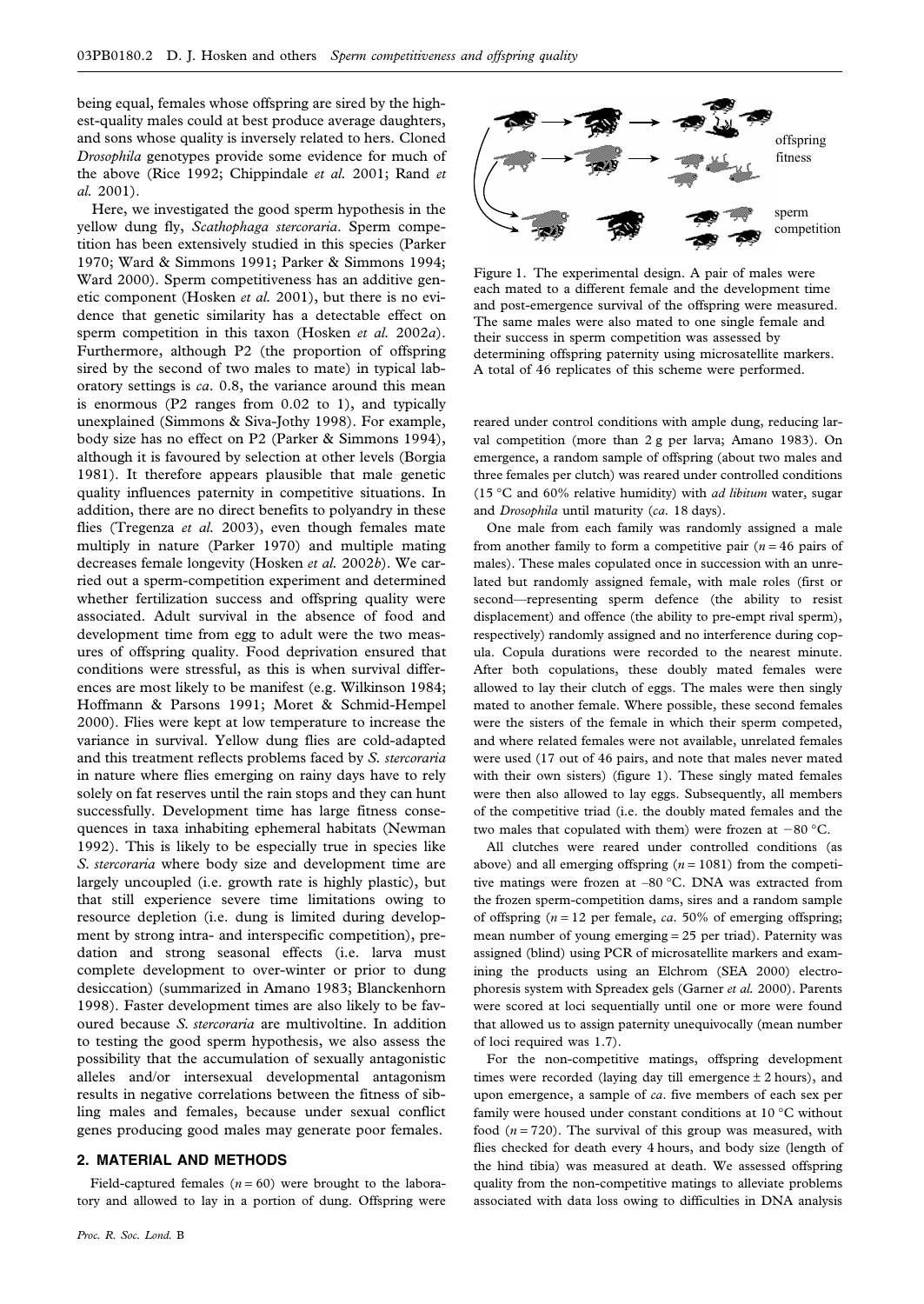from dead flies. We also had no way of knowing *a priori* which male sired which offspring in the sperm-competition assay. So, to ensure that all males' offspring were assessed with a reasonable sample size, offspring quality and sperm competitiveness were measured in different females. Associations between sperm-competition success and offspring survival were then assessed with a multivariate general linear model (MGLM) that included whether or not singly mated females were sisters to sperm-competitive females as a factor. This analysis included mean offspring body size as a covariate since size influences survival. Note that when we used models with P1 (the proportion of offspring sired by the first male in our competitive mating examining sperm defence) or P2 (the proportion of offspring sired by the second male in our competitive mating examining sperm offence) as the *dependent* variables and all offspring traits (including size) and relatedness of tester females as predictors, identical results were obtained. We used family means in the paternity–offspring quality analyses rather than repeated measures because there is no really satisfactory way to deal with missing values or unequal sample sizes in repeated measures analysis. We also examined whether there were any associations between the mean size of male and female offspring, and their survival and development times. The accumulation of sexually antagonistic alleles may lead to no or negative correlations between male and female fitness measures (Chippindale *et al.* 2001). All data were normally distributed (Kolmogorov–Smirnov tests all  $p > 0.13$ ) except for P1 and P2 (sperm defence and offence) data. These variables became normal after arcsin square-root transformation (both  $p > 0.05$ ), and in any case, residuals from our analyses were all normally distributed  $(p > 0.9)$ . Finally, sample sizes vary somewhat because not all females laid eggs.

### **3. RESULTS**

Copulation duration did not differ between first and second copulations  $(d.f. = 41; t = 0.91; p = 0.37)$ , and because differences in copula duration did not explain any of the variance in the sperm-competition success (P1 or P2) ( $p = 0.88$  and 0.35, respectively) or offspring quality (all  $F < 3.3$ ; all  $p > 0.08$ ), we did not include it in our final models.

A MGLM of offspring survival and development time, with whether or not the female used to measure P1/P2 and that used to produce offspring for fitness assays were related as a factor, and mean offspring size and P2 (sperm offence) as covariates, indicated that offspring size had a significant effect on the multivariate combination of offspring survival and development time (Wilks' Lambda here and throughout,  $F_{2,31} = 30.0; p = 0.0001$ , P2 had a marginally non-significant multivariate effect  $(F_{2,31} = 2.89;$  $p = 0.07$ ) and relatedness of tester females had no significant multivariate effect  $(F_{2,31} = 0.87; p = 0.43)$ . Univariate analyses showed that the strong effect of size was owing to its positive effect on survival (figure 2;  $F_{1,32} = 54.1$ ;  $p = 0.0001$ , whereas size was not associated with development time  $(F_{1,32} = 2.44; p = 0.13)$ . These analyses also showed that P2 was significantly negatively associated with offspring development time (figure 3;  $F_{1,32} = 5.86$ ;  $p = 0.02$ ), but had no effect on offspring survival  $(F_{1,32} = 0.51; p = 0.47)$ . The relatedness of tester females was not significantly associated with either dependent variable in univariate tests  $(F_{1,32} < 1.72; p > 0.19)$ .



Figure 2. The positive association between mean postemergence survival and mean offspring size in the absence of food.



Figure 3. The negative association between mean offspring development time and sperm offence, measured as P2, the proportion of offspring sired by the second of the two males to mate.

An identical analysis of the offspring of first males to mate in the competitive setting (with relatedness of tester females as a factor and mean offspring size and P1 (sperm defence) as covariates) indicated that only mean offspring size had a significant multivariate effect  $(F_{2,36} = 23.2;$  $p = 0.0001$ ; all other  $p > 0.30$ ). Univariate analyses indicated that this was again driven by the positive association between body size and survival  $(F_{1,36} = 41.5; p = 0.0001)$ , and no other significant associations were found (all  $F < 2.4$ ; all  $p > 0.13$ ).

Because a male's competitive performance may depend on the quality of his competitor(s), we also looked at P1 and P2 and relative offspring quality. Relative quality was measured as the mean of the focal male's offspring minus the mean values of their competitors (although analyses with other relative measures (i.e. in the form  $a/(a + b)$ ) produce identical results). A MGLM (with P2 as a predictor and relative development time and relative residual (controlling for size) survival as dependents) indicated that there was a significant multivariate association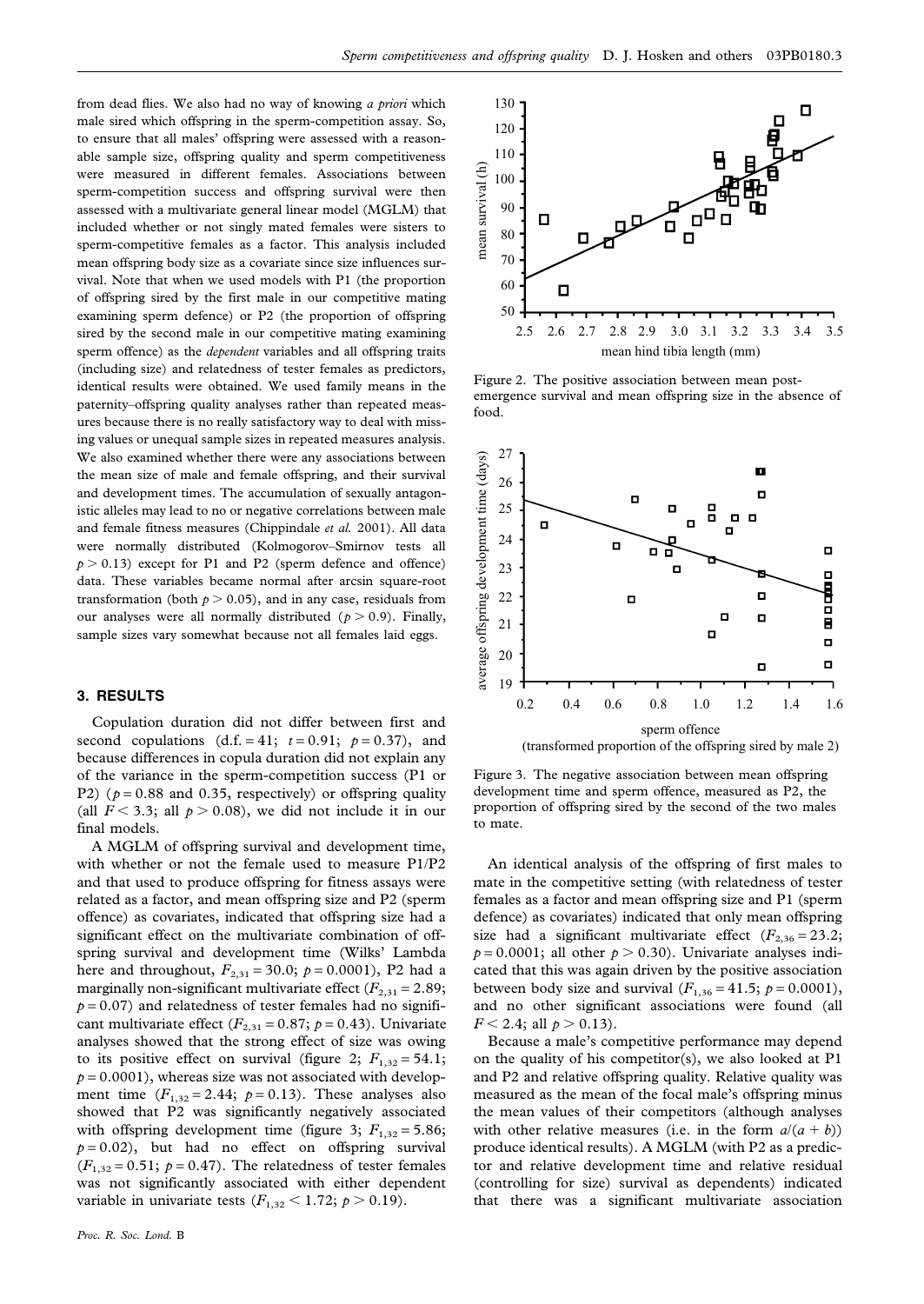between offspring performance and P2  $(F_{2,26} = 5.43;$  $p = 0.015$ ). Univariate analysis indicated that this was again driven by the negative association between relative development time and P2 ( $F_{1,27} = 10.6$ ;  $p = 0.004$ ), as the association between relative residual survival and P2 was not significant  $(F_{1,27} = 0.54; p = 0.82)$ . In contrast to the analysis of the absolute fitness measures presented above, multivariate analysis of associations between P1 and relative development time and relative residual (controlling for size) survival also indicated a significant multivariate effect  $(F_{2,26} = 5.19; p = 0.013)$ . Univariate analysis indicates that this was driven by a negative association between relative development time and P1 ( $F_{1,27} = 10.2$ ;  $p = 0.004$ , because the association between relative residual survival and P1 was not significant  $(F_{1,27} = 0.67;$  $p = 0.44$ ). Relatedness of tester females had no significant effects at any level (all  $F < 0.5$ ; all  $p > 0.48$ ).

It is possible that these associations are owing to correlations between offspring survival to emergence and development time, even in our benign laboratory environment. If this were true then flies sampled in the P2 experiment would be more likely to be those that had developed faster, and hence P2 would be falsely inflated. While this should not occur because larvae were supplied with *ad libitum* food, one way to assess this possibility is to look at the association between P2 and the number of offspring emerging. If faster-developing flies were more likely to survive, and hence be sampled, then there should be a negative association between P2 and number of offspring emerging. Regression analysis indicated that there was no association between these two variables  $(r = 0.19)$ ;  $F_{1,42} = 1.58; p = 0.22$ .

To look at associations between male and female characters, we used family means for each sex across all single matings, and regressed female values on male values. These analyses revealed significant positive associations in all comparisons (figure 4, all  $n = 74$ ; all  $t > 9.63$ ; all  $p < 0.0001$ ), indicating that body size, development time and survival of males and females were strongly correlated at the family level. We also looked to see if development time and survival traded-off at the family level but there was no significant association  $(F_{1,72} = 0.001;$  $p = 0.98$ ).

#### **4. DISCUSSION**

A male's ability to pre-empt previously stored rival sperm (offence), measured by P2 (the proportion of offspring sired by second males), was negatively associated with offspring development time. This association holds whether we used absolute or relative development time as the dependent measure. Therefore the offspring of males with superior sperm offence developed faster. Since faster development time is advantageous in dung flies (for competitive, predation and environmental reasons), especially because size and development time are not associated (Blanckenhorn 1998; the present study), our study provides some support for the good sperm hypothesis as a selective force favouring polyandry (also see Simmons & Kotiaho 2002). That the relatedness of tester females had no significant effect on our results further corroborates this claim, and suggests that male genetic quality rather than genetic compatibility underlies the result. This is



Figure 4. Family-level correlations between male and female offspring in (*a*) development time and (*b*) survival. Family level correlations imply additive genetic variation for these traits.

important because the results of the only other previous study supporting the good sperm hypothesis (Madsen *et al.* 1992), were subsequently shown probably to be owing to genetic incompatibility from costs of inbreeding rather than male quality *per se* (Olsson *et al.* 1996). In addition, our results support previous findings that genetic similarity does not influence sperm-competition success in yellow dung flies (Hosken *et al.* 2002*a*). The lack of association between paternity and number of offspring emerging in the sperm-competition experiment also supports our claim (and see Ward 2000). Sperm defence (measured by P1), however, was only associated with offspring development time when we used the relative development time of the offspring of males whose sperm had competed against one another. Once again, the association was negative. However, this analytical approach makes it inevitable that either both offence and defence will be associated with development time or neither will be, because both sperm-competitive success and development time are relative to the other male in the pair. Nevertheless, the significant result of the analysis employing nonrelative measures suggests a stronger association between sperm offence and speed of offspring development than between sperm defence and development time. This contrasts somewhat with findings from *Drosophila melanogaster*, where there appears to be more heritable variation for sperm defence than offence (Clark *et al.* 2000). We previously failed to find any support for the good sperm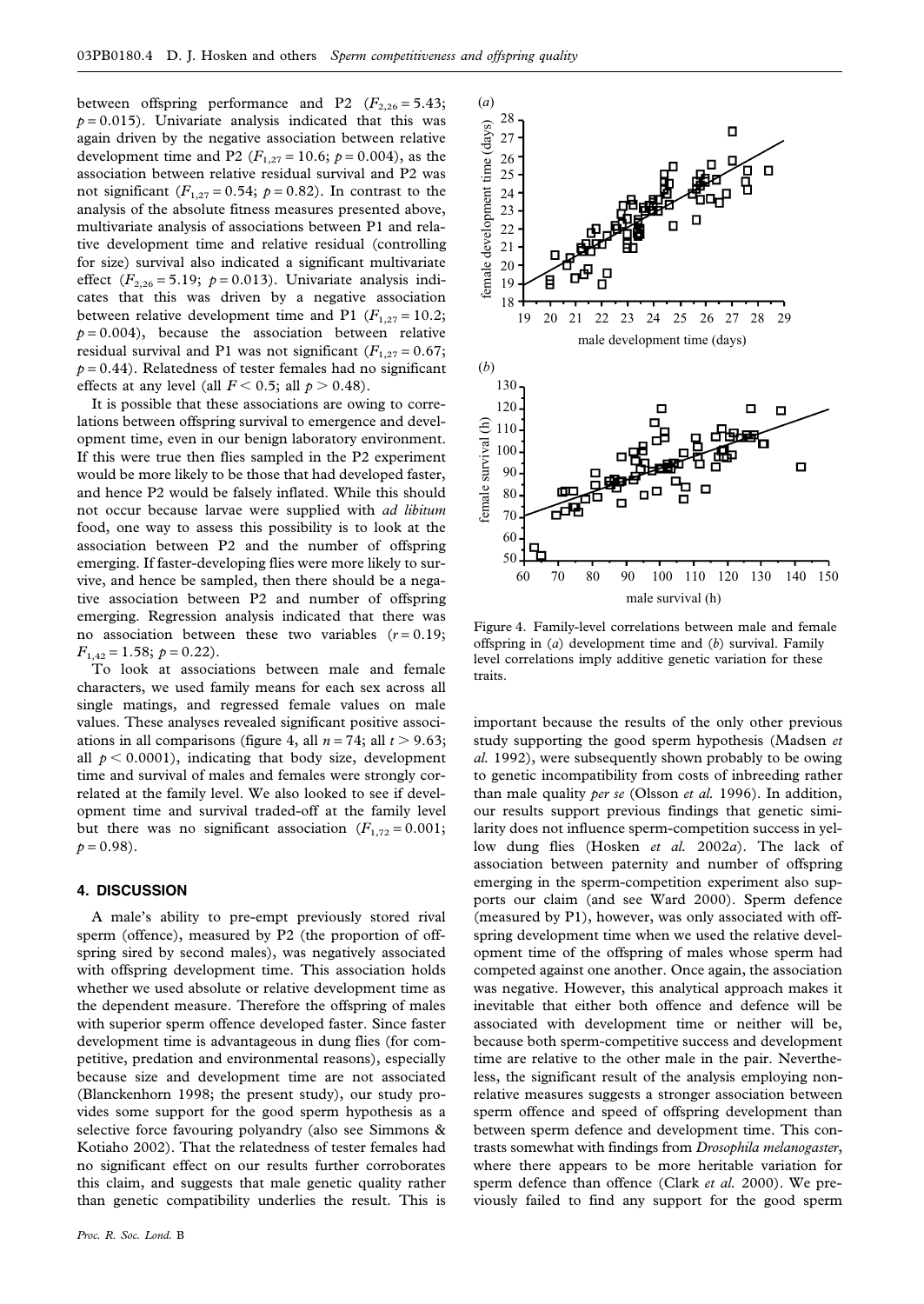hypothesis in yellow dung flies, although the protocol employed was not as powerful (Tregenza *et al.* 2003). There, we sampled random offspring from multiply mated females, which incidentally increases the variance in quality measures (as offspring from good and bad males are pooled), making detecting differences more difficult. We suggest that future investigations employ more powerful designs such as used in the current study.

There were no associations between survival and sperm competitiveness, either in offence or defence. This may simply have been for the reason that our experimental conditions were too harsh because we starved flies after emergence, although as we argued earlier, flies experience similar conditions in nature. In addition, there was variation in adult survival, and although much of it was associated with fly size, our model left more than 50% of the variation unexplained. There was also no evidence for a significant development time/survival trade-off. Why sperm competitiveness was associated with only one measure of offspring quality remains unclear. It may simply be that selection is stronger at the larval stage and hence with development time it is easier to detect an effect (Hellriegel 2000). The survival results are, however, in partial agreement with previous work which found that better sperm competitors have slightly weaker immune systems (Hosken 2001). This may be because, with longer development time, offspring of poor sperm competitors are likely to suffer increased exposure to nematode parasites in the dung and hence require more investment in immune function. Nonetheless, because the immune system difference was modest and the development time association quite strong, it appears that the net quality of offspring will be greater for better sperm competitors even after taking this previous result into account. It should also be noted that this previous work (Hosken 2001; Hosken *et al.* 2001) involved flies that were forced to evolve under novel selection. Under conditions closer to the natural state (as here), beneficial adaptations may be easier to detect, but sexually antagonistic coevolution more difficult (Rice 2000).

We also found strong positive associations between male and female fitness measures at the family level. Although this appears to challenge the ontogenetic antagonism hypothesis, negative associations are not predicted to be manifest until flies are adult, because the phenotype and behaviour of larvae are probably not sexually dimorphic (Chippindale *et al.* 2001). This is what was found in *D. melanogaster* experiments (Chippindale *et al.* 2001). Here, we investigated adult flies, but survivorship had to be largely determined by resources accrued during the larval stage, and similarly, fly development time is partly spent as a larva. Hence, our assay may not have been appropriate for the detection of potential developmental antagonism, even though yellow dung flies are extremely sexually size-dimorphic on emergence. In addition, we only measured components of fitness. What we can say, however, is that there is likely to be additive genetic variation for development time and survival in dung flies given the strong family-level associations (see also Blanckenhorn 2002). Finally, our finding that survival under starvation conditions was largely determined by size supports starvation resistance-based arguments for Bergman's rule in ectotherms (discussed in McNab 2002, pp. 89–90).

We thank the Bollingen research facility for an atmosphere conducive to work, and Heiffe Weiser for inspiration. We also thank the referees for comments that greatly improved this paper, and the S.N.F. for financial support. T.T. and N.W. are supported by Royal Society University Research Fellowships.

#### **REFERENCES**

- Amano, K. 1983 Studies on the intraspecific competition in dung-breeding flies. I. Effects of larval density on yellow dung fly, *Scathophaga stercoraria* L. Diptera: Scathophagidae. *Jpn. J. Sanit. Zool.* **34**, 165–175.
- Arnqvist, G. & Nilsson, T. 2000 The evolution of polyandry: multiple mating and female fitness in insects. *Anim. Behav.* **60**, 145–164.
- Birkhead, T. R. & Møller, A. P. 1998 *Sperm competition and sexual selection*. London: Academic.
- Birkhead, T. R., Møller, A. P. & Sutherland, W. J. 1993 Why do females make it so difficult for males to fertilize their eggs? *J. Theor. Biol.* **161**, 51–60.
- Blanckenhorn, W. U. 1998 Adaptive phenotypic plasticity in growth, development and body size in the yellow dung fly. *Evolution* **52**, 1394–1407.
- Blanckenhorn, W. U. 2002 The consistency of quantitative genetic estimates in field and laboratory in the yellow dung fly. *Genetica* **114**, 171–182.
- Blanckenhorn, W. U., Hosken, D. J., Martin, O. Y., Reim, C., Teuschl, Y. & Ward, P. I. 2002 The costs of copulating in the dung fly *Sepsis cynipsea*. *Behav. Ecol.* **13**, 353–358.
- Borgia, G. 1981 Mate selection in the fly *Scathophaga stercoraria*: female choice in a male-controlled system. *Anim. Behav.* **29**, 71–80.
- Chapman, T., Liddle, L. F., Kalb, J. M., Wolfner, M. F. & Partridge, L. 1995 Costs of mating in *Drosophila melanogaster* females is mediated by male accessory gland products. *Nature* **373**, 241–244.
- Chippindale, A. K., Gibson, J. R. & Rice, W. R. 2001 Negative genetic correlations for adult fitness between the sexes reveals ontogenetic conflict in *Drosophila*. *Proc. Natl Acad. Sci. USA* **98**, 1671–1675.
- Clark, A. G., Dermitzakis, E. T. & Civetta, A. 2000 Nontransitivity of sperm competition in *Drosophila*. *Evolution* **54**, 1030–1035.
- Dzuik, P. J. 1996 Factors that influence the proportion of offspring sired by a male following heterospermic insemination. *Anim. Reprod. Sci.* **43**, 65–88.
- Garner, T. W. J., Brinkmann, H., Gerlach, G., Meyer, A., Ward, P. I., Sporri, M. & Hosken, D. J. 2000 Polymorphic DNA microsatellites identified in the yellow dung fly *Scathophaga stercoraria*. *Mol. Ecol.* **9**, 2207–2208.
- Harvey, P. H. & May, R. M. 1989 Copulation dynamics—out for the sperm count. *Nature* **337**, 508–509.
- Hellriegel, B. 2000 Single- or multistage regulation in complex life cycles: does it make a difference? *Oikos* **88**, 239–249.
- Hoffmann, A. A. & Parsons, P. A. 1991 *Evolutionary genetics and environmental stress*. Oxford University Press.
- Hosken, D. J. 2001 Sex and death: microevolutionary tradeoffs between reproductive and immune investment in dung flies. *Curr. Biol.* **11**, R379–R380.
- Hosken, D. J. & Blanckenhorn, W. U. 1999 Female multiple mating, inbreeding avoidance and fitness: it's not only the magnitude of costs and benefits that count. *Behav. Ecol.* **10**, 462–464.
- Hosken, D. J. & Stockley, P. 2003 Benefits of polyandry: a life history perspective. *Evol. Biol.* **33**, 173–194.
- Hosken, D. J., Garner, T. W. J. & Ward, P. I. 2001 Sexual conflict selects for male and female reproductive characters. *Curr. Biol.* **11**, 489–493.
- Hosken, D. J., Blanckenhorn, W. U. & Garner, T. W. J. 2002*a*